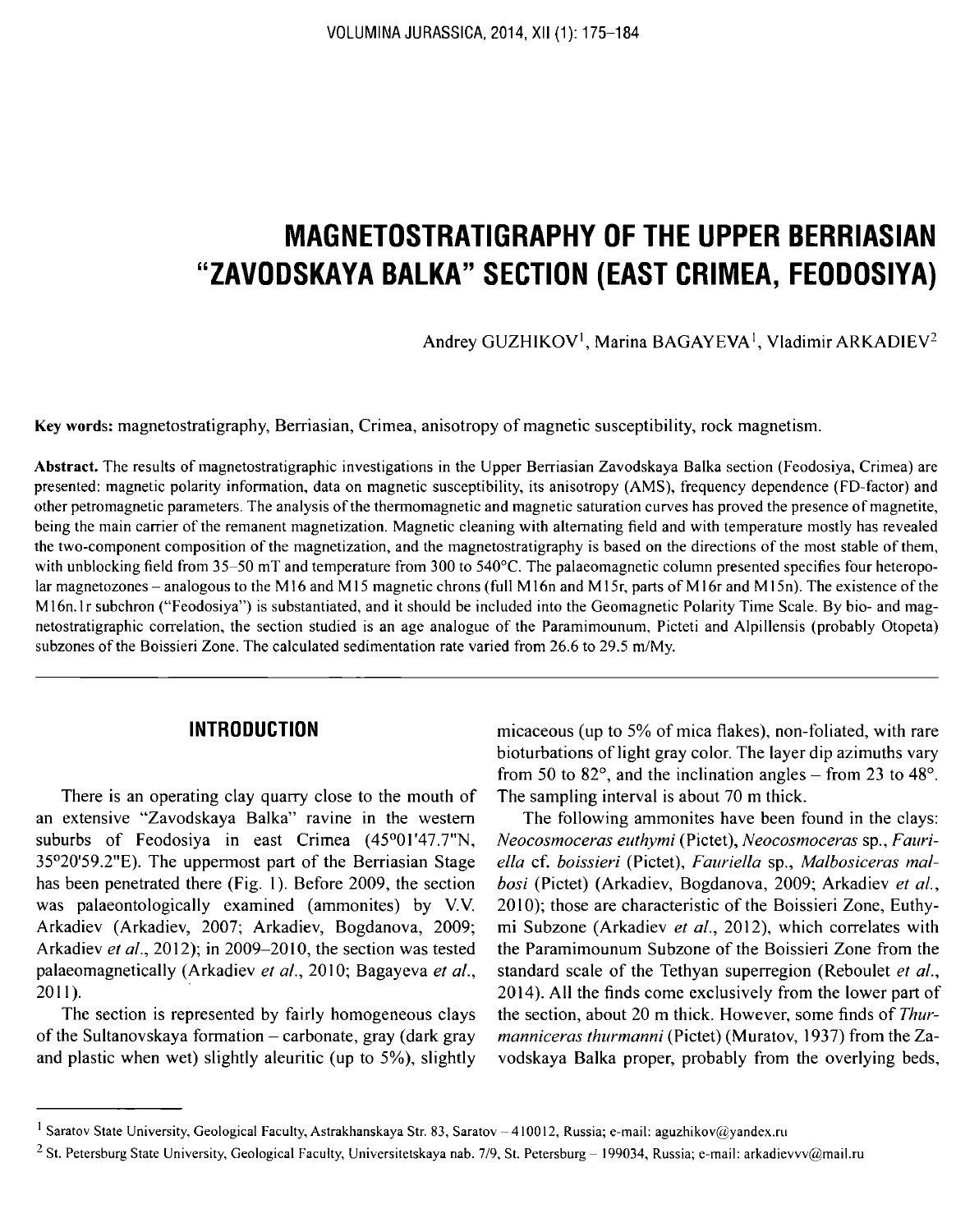

**Fig. 1. Location of the Upper Berriasian Zavodskaya Baika section (marked with an asterisk)**

have been specified as those characteristic of the base of the Valanginian from Crimea. Moreover, some finds of *Retowskiceras retowskyi* Kvant. an ammonite characteristic of the Occitanica Zone (layers with *Tirnovella occitanica* and *Retowskiceras retowskyi)* (Arkadiev *et al.,* 2012), are known from the Zavodskaya Balka. Those levels in the quarry still remain uncovered at present.

#### **MAGNETOSTRATIGRAPHY**

Oriented samples for palaeomagnetic analyses, later cut into three or four 2-cm cubes  $(8 \text{ cm}^3)$ , have been taken from 83 stratigraphie levels. Palaeomagnetic samples were collected at intervals of 0.9 m, starting from the quarry base, but in 2009, a 23 m thick sampling break had to be accepted due to lack of exposures; that was completed in 2010 (Fig. 2).

Specimens from every sample were subject to magnetic cleaning with an alternating field in a LDA-3 AF unit (within the range from 5 to 50 mT, in increments of 5 mT) and with temperature in a furnace designed by Aparin (from  $100^{\circ}$  to 300–500°C, in increments of 50–100°C), with subsequent measurement of natural remanent magnetization  $(J_n)$ . The laboratory petromagnetic and magnetic mineralogical studies involved studying the magnetic susceptibility *(K), its anisotropy (AMS) and FD-factor*  $(FD = [(K_{LF} - K_{HF})/K_{HF})$  $K_{LF}$  100%, with  $K_{LF}$  and  $K_{HF} - K$ , measured at low and high field frequencies, respectively). Magnetic saturation experiments with the subsequent determination of the remanent saturation magnetization  $(J_{rs})$  and remanent coercivity  $(H<sub>cr</sub>)$  as well as differential thermomagnetic analysis (DTMA) were also carried out. The  $J_n$  measurements were made with a JR-6 spinner magnetometer, those of  $K$  – with a MFK-1FB multifrequency kappabridge. A TAF-2 fraction thermoanalyzer was used for DTMA. Component analyses were made by means of Remasoft 3.0 program, the AMS analyses  $-$  by means of Anisoft 4.2 software.

Judging from the DTMA curves, magnetite or related minerals are the principal magnetization carriers in the rocks. That is diagnosed from the magnetization decrease close to magnetite Curie temperature of 578°C (Fig. ЗА). The DTMA curve bend at temperatures of ~220-280°C may be associated with maghemite (the product of  $Fe<sub>3</sub>O<sub>4</sub>$  singlephase oxidation), which disappears turning into hematite when heated for the second time (Fig. 3A). The availability of a magnetically soft phase is confirmed by the data on magnetic saturation: the saturation field is generally about 100 mT,  $H_{cr}$  varies from 27 to 33 mT (Fig. 3B), which is characteristic of finely-dispersed magnetite.

The examined rocks are highly magnetic (Fig. 2): the average K and J<sub>n</sub> values make  $60 \cdot 10^{-5}$  SI units and  $19 \cdot 10^{-3}$  A/m, respectively, which is indicative of high concentrations of ferromagnetic material (mostly magnetite).

The  $K/J_{rs}$  (Fig. 2) ratio is directly proportional to the average size of the ferromagnetic particles in the sample. The data on superparamagnetic (SPM) magnetite (with the grain sizes of  $\leq 0.029$  µm) presence in the rocks provides the FD-factor. The *FD* values are above 2% (generally about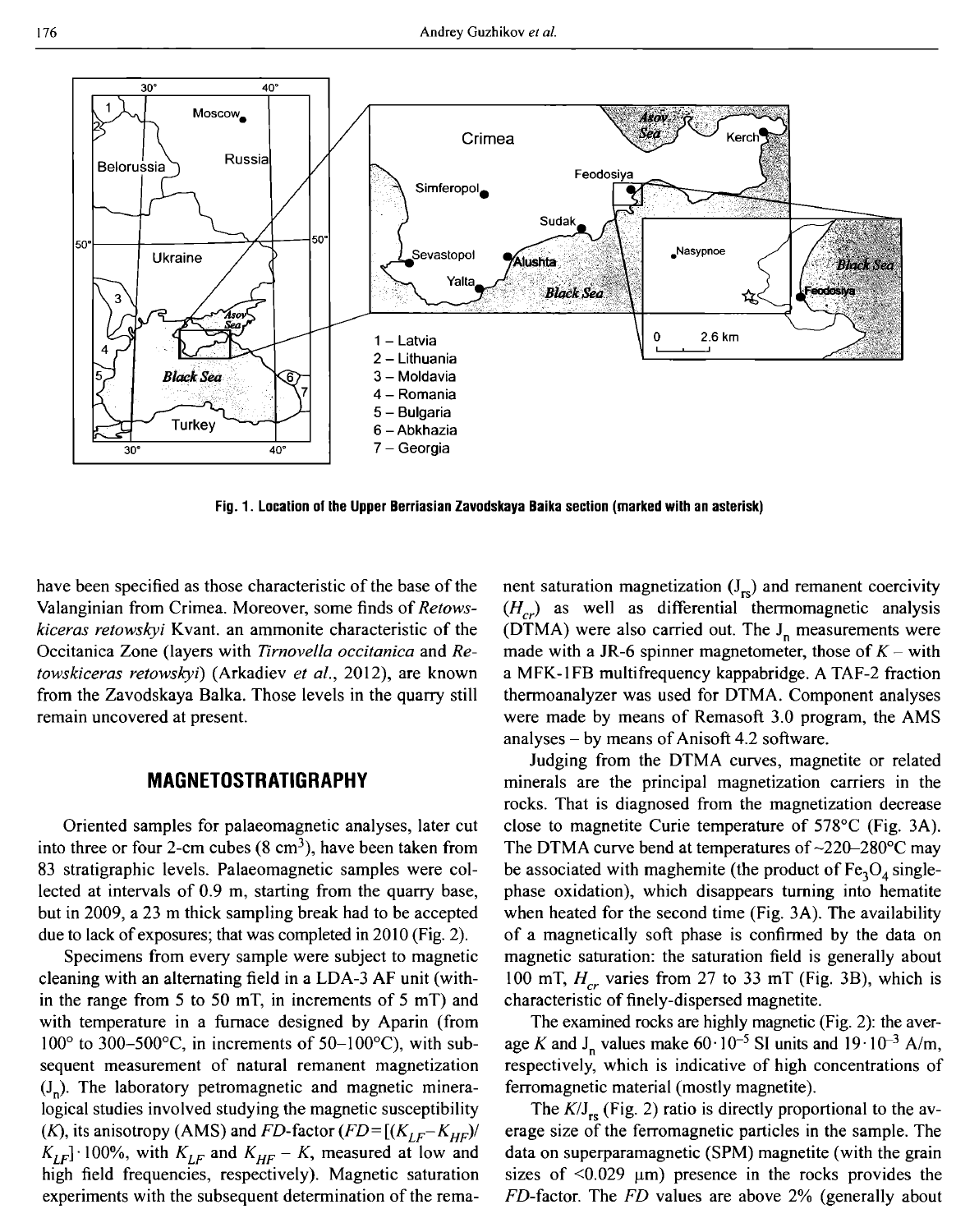

Б Б

оз

—- ი<br>- ე<br>- ე<br>- ე

etic suscepti<br>and site 2925

- palaeomagnetic declination<br>gray symbols on the graphs co

I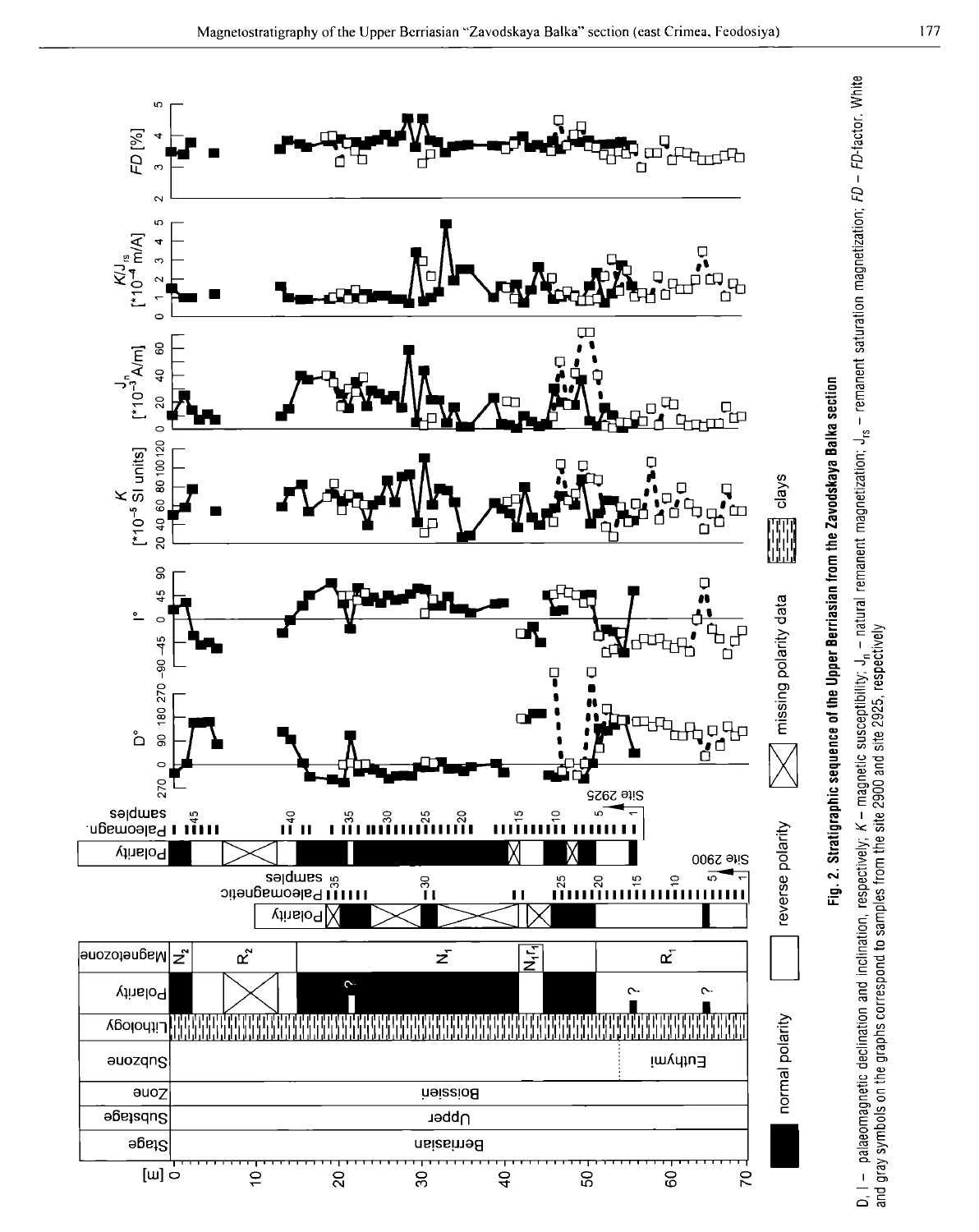

**Fig. 3. Results of magnetic-mineralogic analysis**

**A** - DTMA curves (first-order derivatives from therm om agnetic analysis) from the first and the second heatings. **В** - magnetic saturation plots. **С** - AMS characteristics (relationship of L and F parameters and distribution of projections of AMS ellipsoid axes over the sphere in a stratigraphie coordinate system).  $N - a$  number of samples in a set

3%, as high as 4.5% at some levels), which may be regarded as an indication of the ubiquitous presence of SPM magnetite in the section.

All the particles defining the rock magnetic texture in the section are flattened, which is indicated by the character of interrelations between the L and F parameters  $(L=K1/K2)$ ,  $F = K2/K3$ , with K1, K2 and K3 – long, middle and short axes of magnetic ellipsoids, respectively) (Fig. 3C). Most likely, the finely dispersed ferromagnetic grains are aggregated on the flakes of clay minerals. Projection of the short axes average trend is deflected from the sphere center to the northeast (by 14°) (Fig. 3C), which may result from an unaccounted inclination of the ramp surface accumulating the sediment or from the magnetic moment orienting a clay particle by the field in an inclined position. The magnetic texture of the deposits from the Zavodskaya Balka section,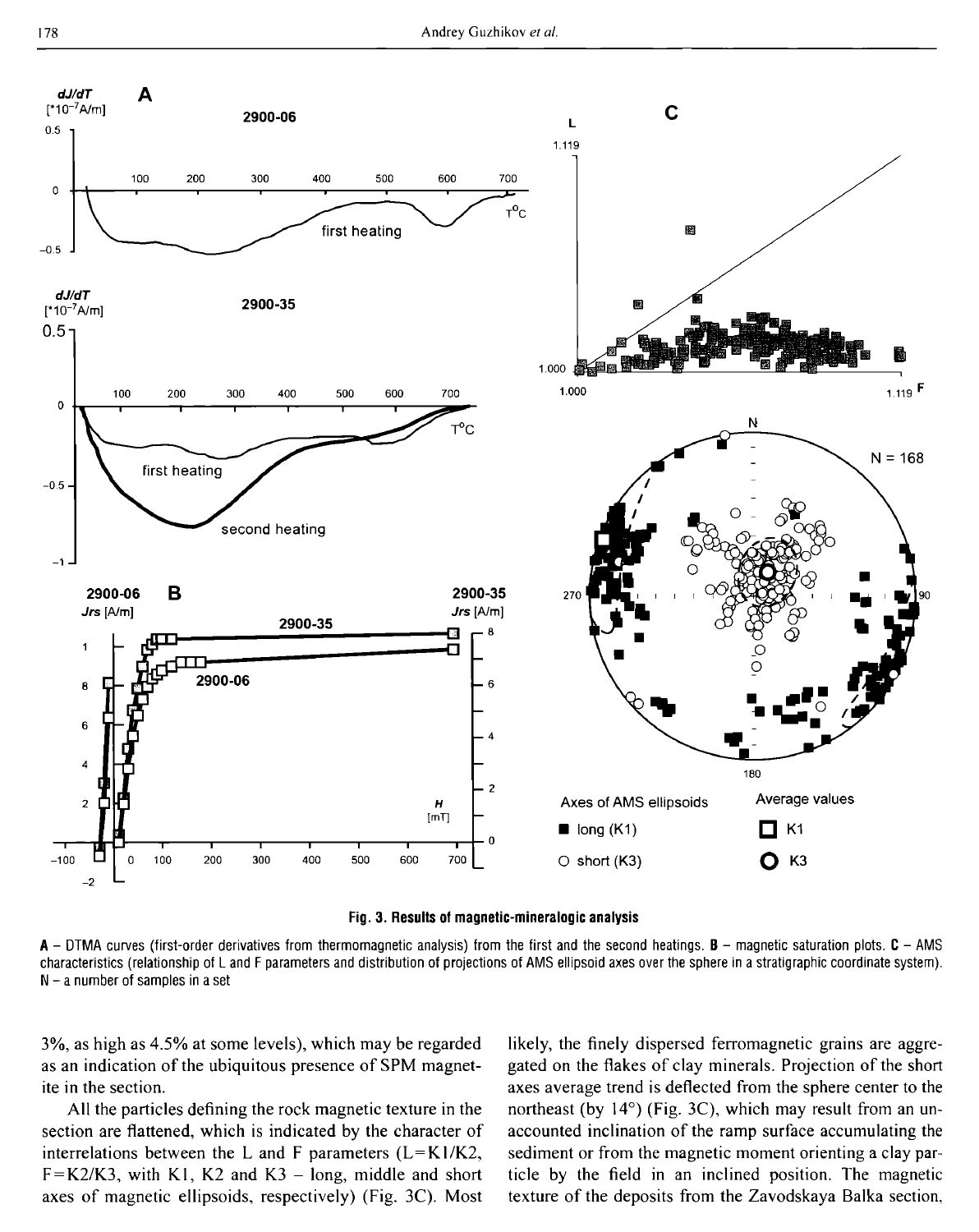

A – from left to right: stereographic presentation of J., changes in the process of magnetic cleaning, Ziderweld diagrams, sample demagnetization plots. B – comparisons of stereographic<br>the changes of J., in the course of projections before (left) and after (right) tectonic correction: (1) – for all samples; (2, 3) – for the samples with the largest and the smallest average sizes of ferromagnetic grains, respectively.<br>See paleomagnetic stat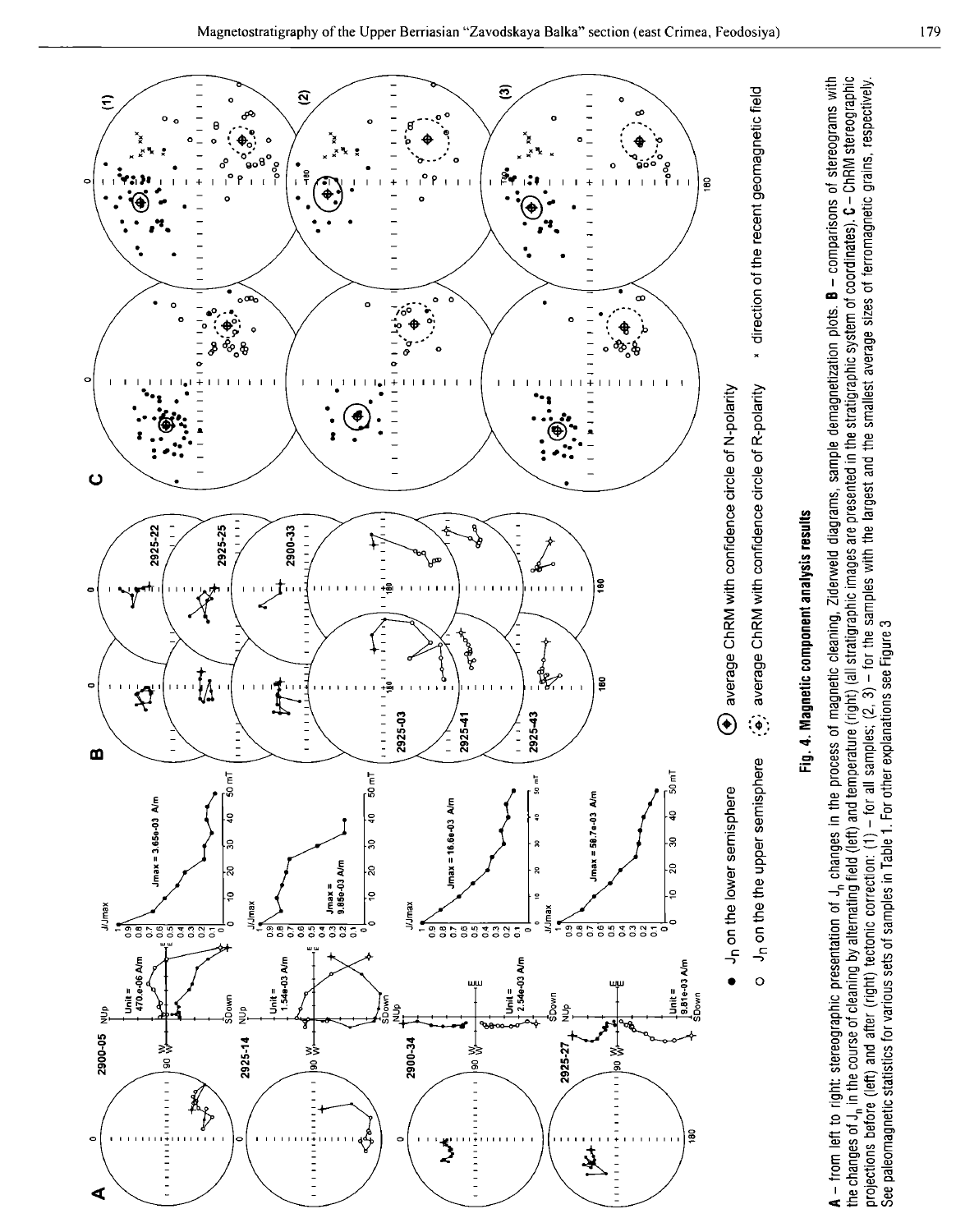similar to that of all clays from the Crimean Mountains (Bagayeva, Guzhikov, 2012), demonstrates weak sublatitudinal ordering of the long axes of magnetic ellipsoids; this is probably accounted for by tectonic contraction of the rocks (Fig. 3C).

According to Zijderveld diagrams, two-component  $J_n$ composition is recorded in the majority of the samples: a low-coercivity component, disintegrating after 5-15 mT (and probably associated with maghemite), and a high-coercivity one, persisting up to 35-50 mT (with magnetite as a carrier) and identified by the authors as ChRM (Fig. 4). ChRM components characterized by maximum deviation angles <15°. Thermal demagnetization of twin specimens revealed the same results as AF treatment (Fig. 4). The reproducibility of the results in the two different types of magnetic cleaning improves the quality and reliability of the acquired palaeomagnetic data.

In stereograms, ChRM exhibits an obvious tendency for isolation in two groups: in the N-NW sector of the lower hemisphere and in the SE sector of the upper hemisphere  $(Fig. 4)$ . By assuming that the directions of the first group correspond to the normal  $(N)$  and those of the second one – to the reverse (R) polarity of the geomagnetic field, the magnetostratigraphic column (Fig. 2) has been constructed, with

four magnetozones recognized within: two reverse polarity zones ( $R_1$ , with an apparent thickness of 19 m, and  $R_2$ , with a thickness of 12.5 m) and two normal polarity zones  $(N_1,$ 36 m thick, and  $N_2$ , with an apparent thickness of 2.5 m) (Fig. 2). In the lower part of the  $N_1$  magnetozone, a narrow (~2.5 m thick) reverse polarity interval  $(N_1 r_1)$  was recorded, substantiated by samples from four levels.

## **NATURE OF MAGNETIZATION AND DISCUSSION OF THE RESULTS**

The following observations and test results testify to the ancient nature of the  $J_n$  components used to determine polarity signs:

1. The ChRM average trend, corresponding to N-polarity, is markedly different from the vector of remagnetization by the present-day geomagnetic field (Fig. 4C).

2. The ChRM trends, corresponding to both normal and reverse polarities, are recognized in a lithologically homogenous section (Fig. 2). The polarity sign is not dependant on lithology and petromagnetic variations reflecting the compositional features of the rock ferromagnetic fraction (Fig. 2).

**Table 1**

**Statistic palaeomagnetic characteristics of the Upper Berriasian from the Zavodskaya Balka section**

|                                           |                | Polarity     | $\mathbf{n}$ | $D_{av}/I_{av}$<br>$\mathsf{I}^\circ$ | k     | $a_{95}$<br>$[^{\circ}]$ | Angle $[°]$ with ChRM<br>(from Guzhikov et al., | Reversal test (McFadden,<br>McElhinny, 1990) |                 |             |
|-------------------------------------------|----------------|--------------|--------------|---------------------------------------|-------|--------------------------|-------------------------------------------------|----------------------------------------------|-----------------|-------------|
|                                           |                |              |              |                                       |       |                          | 2012)                                           | A[°]                                         | $A_c[^{\circ}]$ | Cl.         |
| All samples                               | before t.c.    | N            | 43           | 308.6/36.0                            | 13.60 | 6.1                      |                                                 | 12.7                                         | 11.2            |             |
|                                           |                | R            | 31           | $116.0/-29.0$                         | 7.66  | 10.0                     |                                                 |                                              |                 |             |
|                                           | after<br>t. c. | N            | 43           | 341.2/40.3                            | 11.83 | 6.6                      | $7.3 \pm 10.5$                                  | 19.3                                         | 12.0            |             |
|                                           |                | $\mathbf{R}$ | 31           | $135.6/-43.4$                         | 7.46  | 10.1                     | $17.0 \pm 11.8$                                 |                                              |                 |             |
| $K/J_{rs} > 1.5 \cdot 10^{-4}$            | before t.c.    | N            | 15           | 317.3/40.3                            | 12.71 | 11.2                     |                                                 | 25.0                                         | 20.0            |             |
|                                           |                | R            | 13           | $108.8/-30.5$                         | 8.15  | 15.5                     |                                                 |                                              |                 |             |
|                                           | after<br>t. c. | N            | 15           | 349.8/37.6                            | 11.23 | 11.9                     | $11.9 \pm 12.7$                                 | 31.9                                         | 19.0            |             |
|                                           |                | $\mathbf R$  | 13           | $128.1/-47.7$                         | 7.57  | 16.1                     | $20.6 \pm 11.0$                                 |                                              |                 |             |
| $K/J_{rs}$ < 1.5 $\cdot$ 10 <sup>-4</sup> | before t.c.    | N            | 28           | 304.4/33.5                            | 15.19 | 7.2                      |                                                 | 6.6                                          | 15.1            | $\mathbf C$ |
|                                           |                | $\mathbf{R}$ | 18           | $121.2/-27.6$                         | 7.34  | 13.7                     |                                                 |                                              |                 |             |
|                                           | after          | $\mathbf N$  | 28           | 336.4/41.4                            | 12.62 | 8.0                      | $7.9 \pm 11.0$                                  | 12.2                                         | 15.1            | $\mathbf C$ |
|                                           | 1. C.          | R            | 18           | $140.4/-40.0$                         | 7.46  | 10.1                     | $15.5 \pm 13.4$                                 |                                              |                 |             |

Before t. c. - before tectonic correction, After t. c. - after tectonic correction, *n* - number of samples in the selection,  $D_{av}/I_{av}$  - average palaeomagnetic declination / inclination,  $k -$  palaeomagnetic precision parameter,  $\alpha_{95}$  - radius of the vector confidence circle, A - angle between average N and R vectors,  $A_c$  – critical angle, Cl. – classification after McFadden and McElhinny (1990)

Angles formed by ChRM vectors from Zavodskaya Balka section and angle with ChRM from Guzhikov et al. (2013) are given with errors (±) determined by statistics of these vectors according to Debiche and Watson (1995)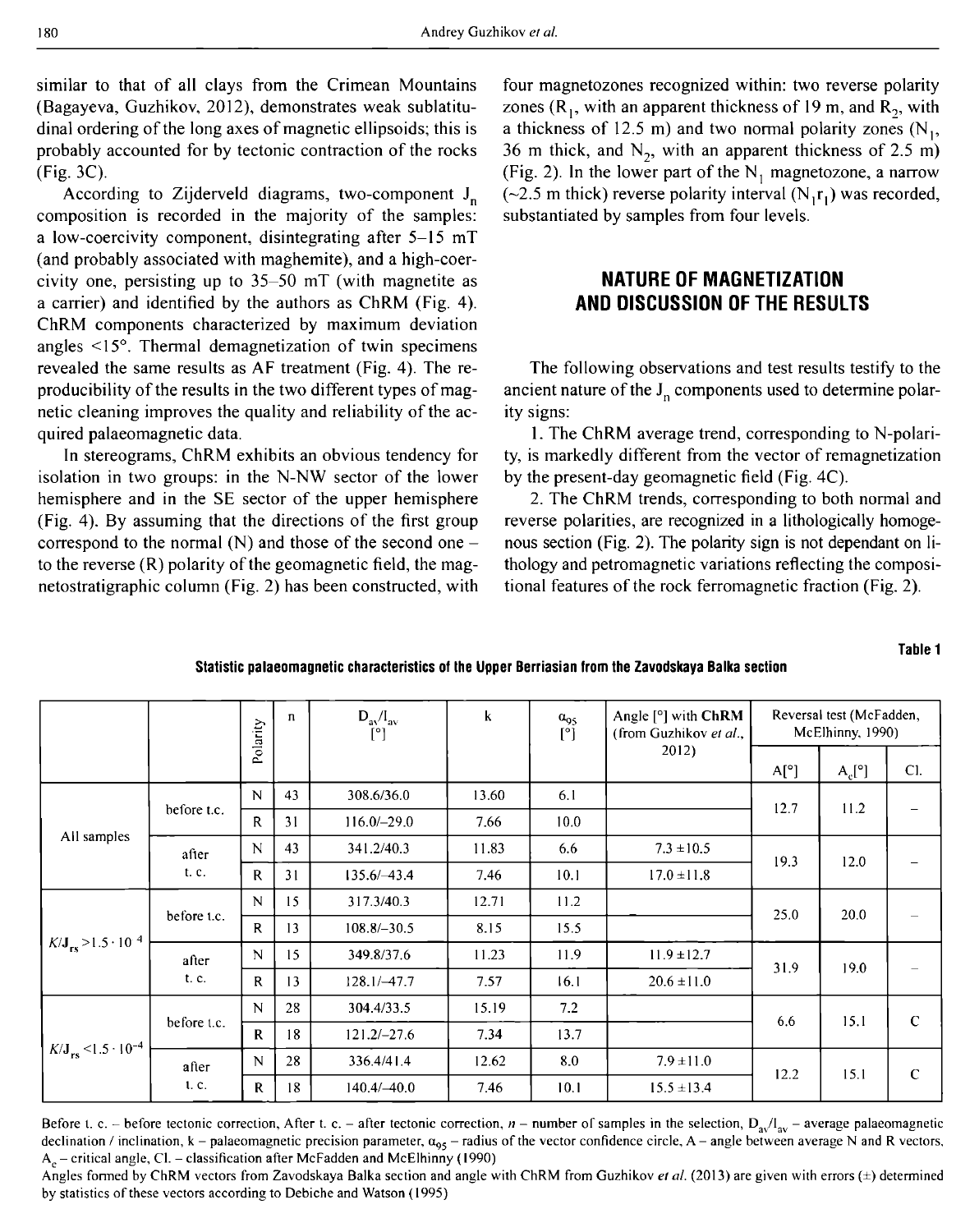3. Inversion (reversal) tests (McFadden, McElhinny, 1990) are negative for the entirety of palaeomagnetic vectors en bloc (Table 1). The results of AMS studies (Fig.  $3C$ ) indicate the probable reason why the average  $J_n$  vectors, corresponding to different polarities, are not antiparallel. Substantial deviations of the short axes of the AMS ellipsoids from their average trend are indicative of additional deformation of clays in corresponding layers; those deformations might have occurred either during diagenesis  $-$  as the result of semiliquid sediment sliding along the ramp slope, or happened as a consequence of recent landslide processes. The

inversion test is positive for a set of samples with minimum average size of ferromagnetic grains  $(K/J_{rs} < 1.5 \cdot 10^{-4})$ , but negative for the samples with larger ferromagnetic particles  $(K/J_{rs} > 1.5 \cdot 10^{-4})$  (Table 1). This testifies for clay deformation at the stage of semiliquid sediments, when fine particles could restore their orientation by the field, while the larger ones could not. This version explains why the fold test (McFadden, 1990) either is incorrect or indicative of a postfolding origin for ChRM in case of samples with fine grained size.



**Fig. 5. Comparison of the Zavodskaya Balka magnetoslratigraphic section with geomagnetic polarity time scale and sections from other regions**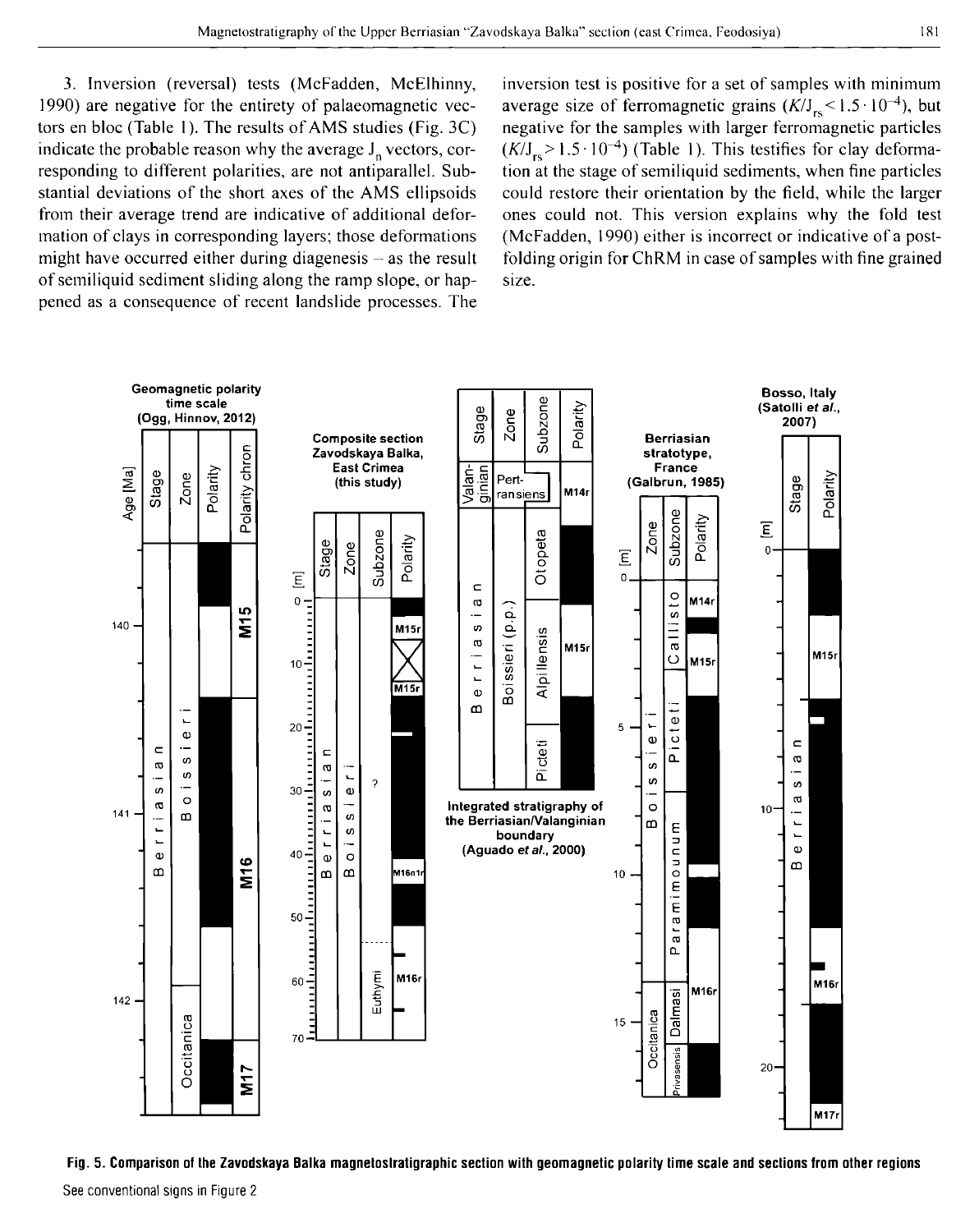4. The average directions, corresponding to N polarity, coincide statistically with the palaeomagnetic directions, acquired earlier from the Dvuyakomaya series (Tithonian-Lower Berriasian) in east Crimea (Guzhikov *et al.,* 2012) (Table 1).

5. The age analogues of the Zavodskaya Balka section in the stratotype of the Berriasian (France) – the Paramimounum Subzone of the Boissieri Zone – have identical palaeomagnetic zonality (Galbrun, 1985): reverse polarity corresponds to the lowermost part of the subzone, while normal polarity corresponds to the uppermost part of the subzone, moreover, a narrow reverse-polarity microzone is recorded within the normally magnetized Paramimounum Subzone part, both, in the Feodosiya section and in the stratotype (Fig. 5). Therefore, the R1 and N1 magnetozones are unambiguously identified with the M16 magnetic chron, and since no sedimentation gaps are recorded in the section examined, the overlying  $R_2$  and  $N_2$  magnetozones may be reliably identified with the M15 chron (Fig. 5).

The sum of the above statements, each one compliant with the assumption of primary magnetization, is strongly suggestive of the reliability of our determinations of magnetic polarity.

#### **CONCLUSIONS**

The magnetozones recognized in the Zavodskaya Balka section are correlated with the M16 and M15 (Ogg, Hinnov, 2012) magnetic chrons (Fig. 5). The smoothed sedimentation rate for magnetozone N<sub>1</sub> (analogue of M16n) and R<sub>2</sub> (analogue of M15r) has been deduced to vary from 26.6 to 29.5 m/My. Length of magnetic chrons are given by from GPTS 2012 (Ogg, 2012).

By reference to the results of complex bio- and magnetostratigraphic correlation, the studied section is an age analogue of the Paramimounum, Picteti and Alpillensis (probably Otopeta) subzones of the Boissieri Zone (Galbrun, 1985; Aguado *et al.,* 2000; Ogg, Hinnov, 2012) (Fig. 5). The levels of geomagnetic inversions in that case represent synchronous correlation references of global scale.

A reversed polarity interval  $N_1R_1$ , ~2 m thick, revealed within a normal-polarity zone (analogue of the M16n chron) in the Zavodskaya Balka and substantiated by samples from four levels, is of special interest. A similar reversed interval  $(-0.5 \text{ m thick},$  also substantiated by four samples), staying in the same position relative to biostratigraphic (the Paramimounum Subzone) and magnetochronological (the lowermost of the M16n chron) divisions, has been recognized earlier in the Berriasian stratotype in France (Galbrun, 1985) (Fig. 5). A solitary reverse-polarity interval has been recorded in the uppermost of the magnetozone analogous to the M16n chron in the Bosso section (Satolli *et al.,* 2007) in Italy (curiously, a similar r-interval has been recorded in the Zavodskaya Balka, as well) (Fig. 5). The  $N_1R_1$  interval, both in terms of sample number and of lateral persistence (traced from the French Alps to Crimea), fully complies with the requirements of recognizing new magnetopolar units. The availability of a short-term reverse-sign interval within the anomaly, corresponding to the M16n chron, has recently been confirmed by the data of a marine magnetic survey, as well (Tominaga, Sager, 2010). Therefore, the new M 16n.lr subchron should be included into the magnetostratigraphic scale. In accord with the tradition of giving specific names to subchrons in the boundary Jurassic-Cretaceous interval, set up by Czech palaeomagnetologists (Hoüsa *et al.,* 1997), the name of "Feodosiya" is suggested.

**Acknowledgements.** This study has been supported by RFBR grants no. 14-05-31152 and the RF Ministry of Education and Sciences in the base part no. 1140304447, project 1582, and the scientific field, project 1757. We are also very grateful to Jacek Grabowski and Andrzej Wierzbowski for the reviewing the manuscript and for valuable comments.

### **REFERENCES**

- AGUADO R., COMPANY M., TAVERA J.M.,  $2000 -$ The Berriasian-Valanginian boundary in the Mediterranean region: new data from the Caravaca and Cehegin sections, SE Spain. *Cretaceous Research,* **21: 1-21.**
- ARKADIEV V.V., 2007 Dividing the Berriasian beds from Mountain Crimea into formations. *Reporter of St.-Petersburg State University. Geology. Geography, 2: 27-43 [in Russian].*
- ARKADIEV V.V., BOGDANOVA T.N., 2009 Representatives of the *Neocosmoceras* (Neocomitidae, Ammonoidea) genus in the Berriasian from Mountain Crimea and their stratigraphie importance. *Stratigraphy and Geological Correlation,* 17, 4: 67-81.
- BAGAYEVA M.I., GUZHIKOV A.Yu., 2012 Reflection of the Lower Cretaceous rock formation settings in Mountain Crimea in anisotropy of magnetic susceptibility (AMS). *In:* The Cretaceous system in Russia and near abroad: problems of stratigraphy and palaeogeography (eds E.Yu. Baraboshkin *et a!.).* Collections of scientific works: 28-30. Kuban State University Publ, Krasnodar [in Russian].
- ARKADIEV V.V., BAGAYEVA M.I., GUZHIKOV A.Yu., MANIKIN A.G., PERMINOV V.A., YAMPOLSKAYA O.B., 2010 — Bio- and magnetostratigraphic characteristics of the Upper Berriasian "Zavodskaya Balka" section (East Crimea, Feodosiya). Reporter of St.-Petersburg State University. Geo*logy. Geography,* 2: 3-16 [in Russian],
- ARKADIEV V.V., BOGDANOVA T.N., GUZHIKOV A.Yu., LO-BACHEVA S.V., MYSHKINA N.V., PLATONOV E.S., SAVEL'EVA Yu. N., SHUREKOVA O.V., YANIN B.T., 2012